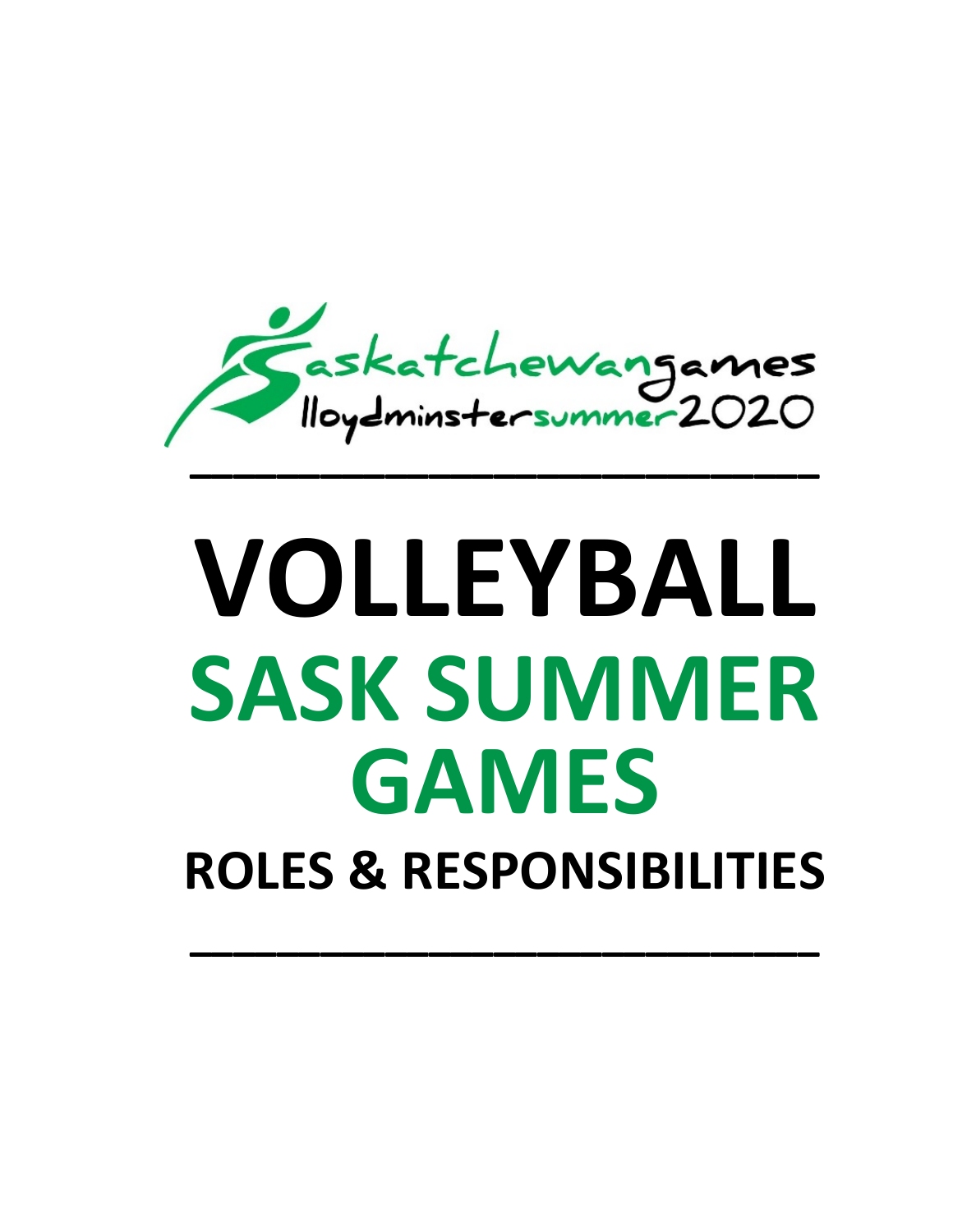Faskatchewan<br>James council

# **TABLE OF CONTENTS**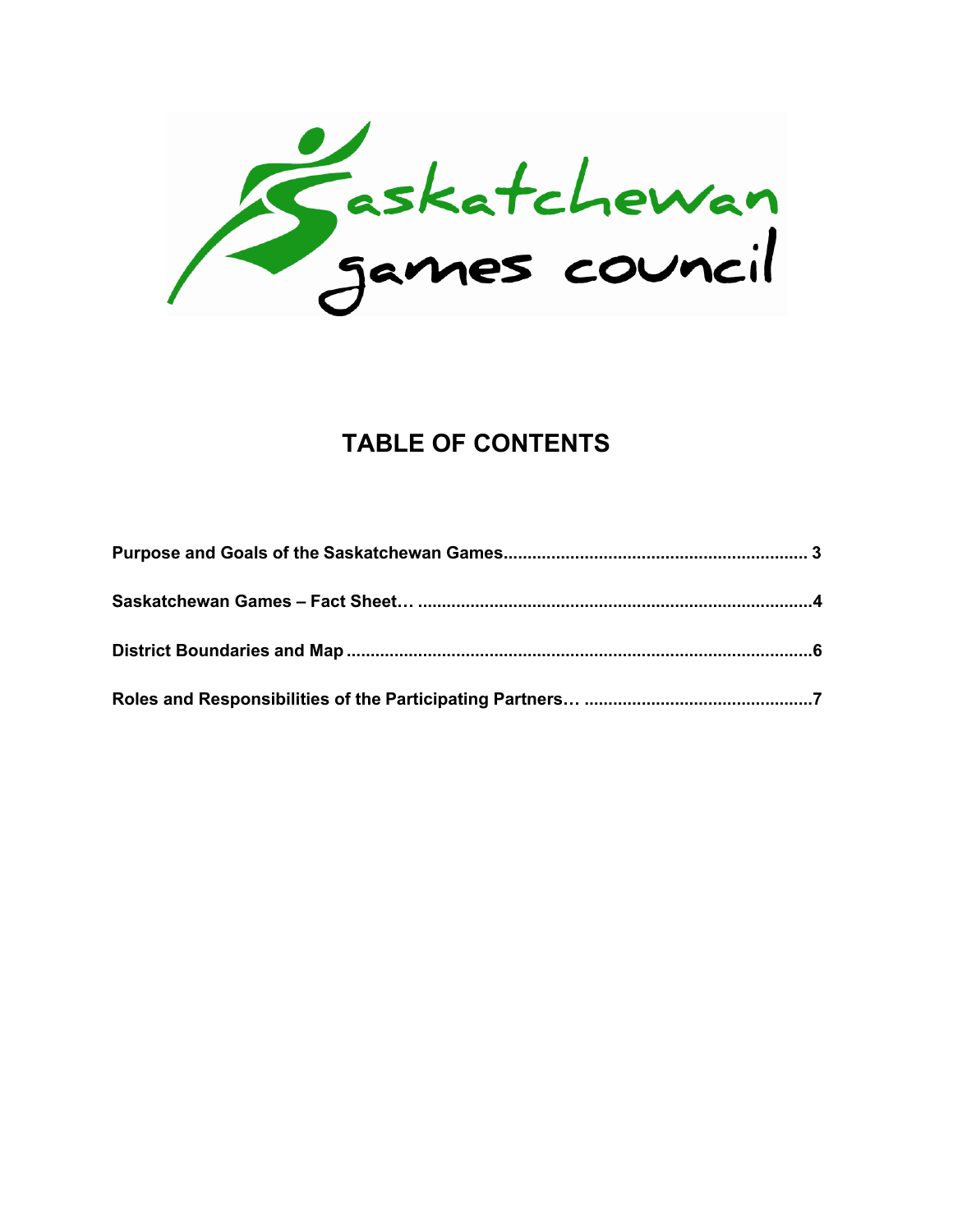## **Purpose and Goals of the Saskatchewan Games**

#### **Purpose:**

To provide an opportunity for the provinces developing athletes, coaches and officials to participate in a multi-sport event in preparation for a higher level of competition.

## **Goals:**

- $\triangleright$  To provide an athlete-centered multi-sport experience that compliments provincial sport governing bodies, long term athlete and coach developmental plans, generally in the LTAD 'Train to Train' stage of development.
- $\triangleright$  To identify Saskatchewan participants with the potential to advance to higher levels of competition. (Provincial Team, National Competitions, Canada Games, Western Canada Summer Games, North American Indigenous Games).
- $\triangleright$  To enhance community development through a sport legacy of upgraded equipment, facilities, experienced officials, cultural understanding and appreciation, and a corps of volunteers.
- $\triangleright$  To motivate participants to achieve higher level of sport skill and physical well-being.
- $\triangleright$  To promote athlete, coach and official development programs within all Districts in the province.
- $\triangleright$  To provide a provincial showcase which increases public awareness and support for amateur sport in Saskatchewan.
- $\triangleright$  To generate economic and tourism benefits within the host community and surrounding area.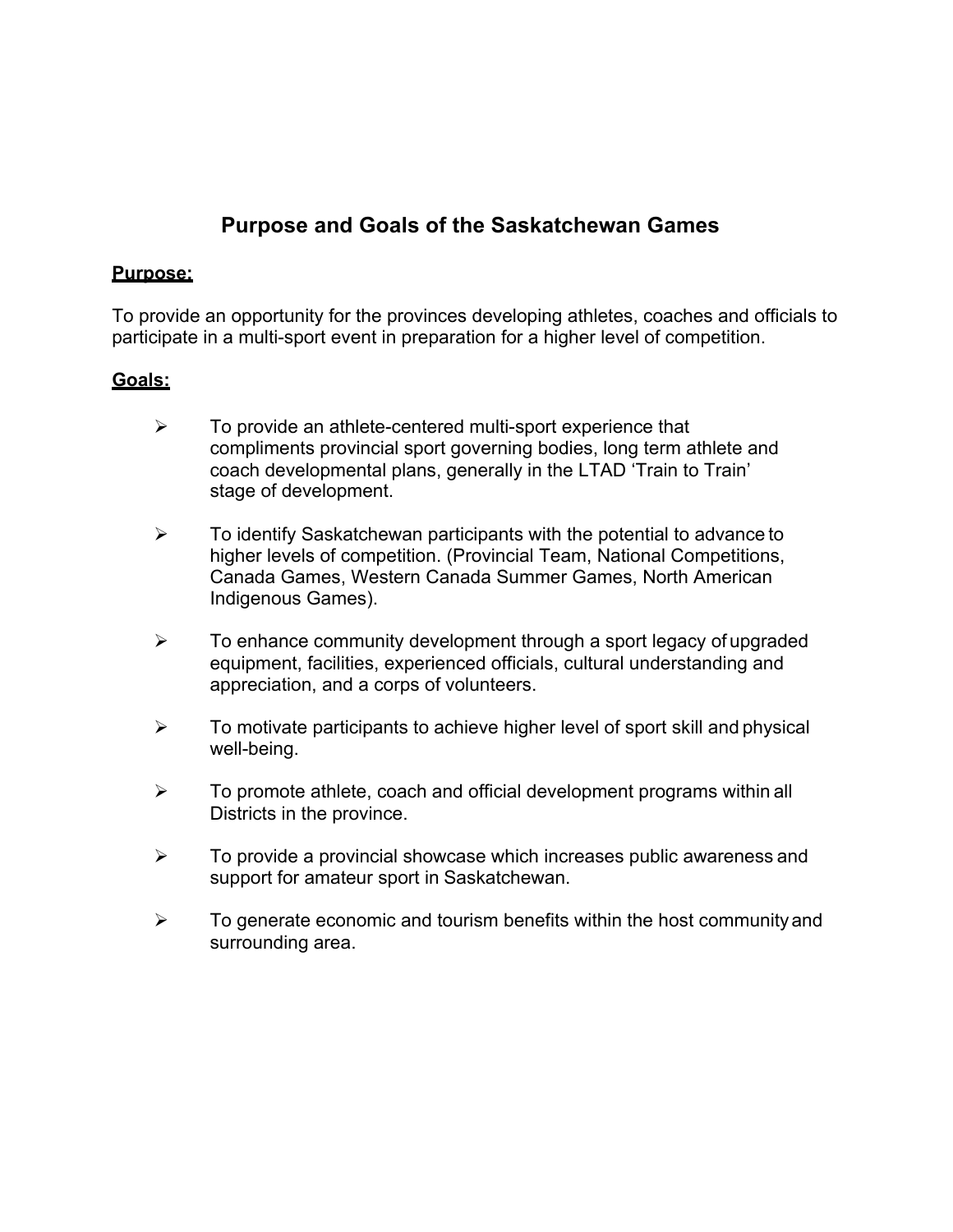

#### **FACT SHEET - SASKATCHEWAN GAMES**

#### **Saskatchewan Games Program**

- Ø Provincial amateur sport competitive program established in 1972 in response to sport groups' expressed needs.
- $\triangleright$  Games held every two years, alternating between summer and winter sports.
- $\triangleright$  Provides major multi-sport competitive event permitting participation by athletes throughout the province.
- $\triangleright$  Provides a focus for growth/development of amateur sport: athletes, coaches, officials, administrators, volunteers at the district level.
- $\triangleright$  Provides communities outside Regina and Saskatoon the opportunity to host a major sport event.
- $\triangleright$  Leaves host communities a legacy of upgraded sport facilities, experienced sport officials, and a corps of trained volunteers.
- $\triangleright$  Provides a provincial showcase increasing public awareness and support of amateur sport in Saskatchewan.
- $\triangleright$  The province is divided into nine (9) districts (Regina and Saskatoon are each one district) for team/competitive purposes.
- $\triangleright$  The Provincial Sport Governing Bodies select the coaches and athletes for teams in each district.
- $\triangleright$  The sport governing bodies determine age classification and competition rules.
- $\triangleright$  Games funding is generated from Saskatchewan games Council (via Sask Lotteries Trust Fund) corporate sponsors, host community fundraising, spectator ticket sales, concessions, souvenir sales, etc.
- $\triangleright$  The games incorporate events involving Special Olympic athletes.
- $\triangleright$  Approximately 2000 athletes, coaches and managers during the week-long event.
- Ø Approximately 5,000 visitors, 200 officials, 100 VIP and mission staff and 50 media.

#### **Saskatchewan Games Awards**

- Ø **Gold, Silver and Bronze medals**…within each sport.
- Ø **Games Flag**…to the District aggregating the largest number of points from all events in the Games.
- Ø **Joe Griffiths Award**…to the District showing the most improvement from their final standings at the previous Saskatchewan Games (compared summer to summer and winter to winter basis).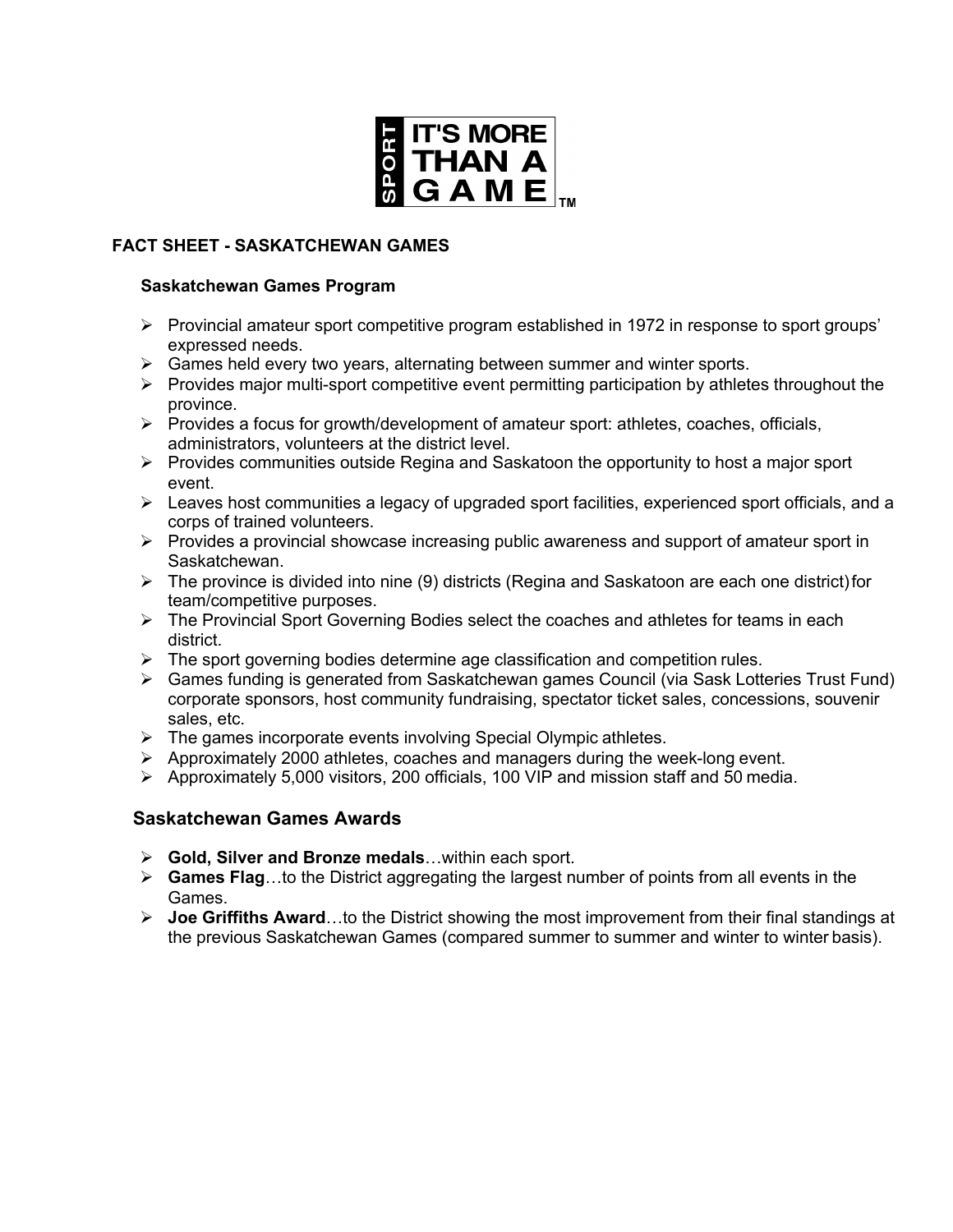#### **Host Communities for Saskatchewan Games**

| 1972 | Summer        | Moose Jaw            | 1974 | Winter | North Battleford     |
|------|---------------|----------------------|------|--------|----------------------|
| 1976 | Summer        | <b>Swift Current</b> | 1978 | Winter | Moose Jaw            |
| 1980 | Summer        | Estevan              | 1982 | Winter | <b>Prince Albert</b> |
| 1984 | Summer        | North Battleford     | 1986 | Winter | Yorkton              |
| 1988 | Summer        | <b>Melfort</b>       | 1990 | Winter | Melville/Ituna       |
| 1992 | Summer        | <b>Prince Albert</b> | 1994 | Winter | Kindersley           |
| 1996 | Summer        | Moose Jaw            | 1998 | Winter | Nipawin              |
| 2000 | Summer        | Yorkton              | 2002 | Winter | Humboldt             |
| 2004 | Summer        | Weyburn              | 2006 | Winter | <b>Melfort</b>       |
| 2008 | Summer        | Lloydminster         | 2010 | Winter | Moose Jaw            |
| 2012 | Summer        | <b>Meadow Lake</b>   | 2014 | Winter | <b>Prince Albert</b> |
| 2016 | Summer        | Estevan              | 2018 | Winter | North Battleford     |
| 2020 | <b>Summer</b> | Lloydminster         |      |        |                      |

#### **SASKATCHEWAN GAMES – A PARTNERSHIP PROGRAM**

The Saskatchewan Games Program has evolved and undergone significant organizational and operational changes since its inception in 1972. It has progressed from a program solely operated by the Government of Saskatchewan to the current status where it is now administered by the Saskatchewan Games Council in partnership the host community, provincial sport governing bodies and the districts.

#### **HISTORY**

In 1972 the Saskatchewan Games were initiated with the inaugural games taking place in Moose Jaw. From 1972 to 1992 the government directly provided major funding and support services for the Saskatchewan Games Program. The Saskatchewan Games Council was also established by the government in 1972. For twenty years the council acted as an advisory committee appointed by and reporting to the government Minister responsible for sport.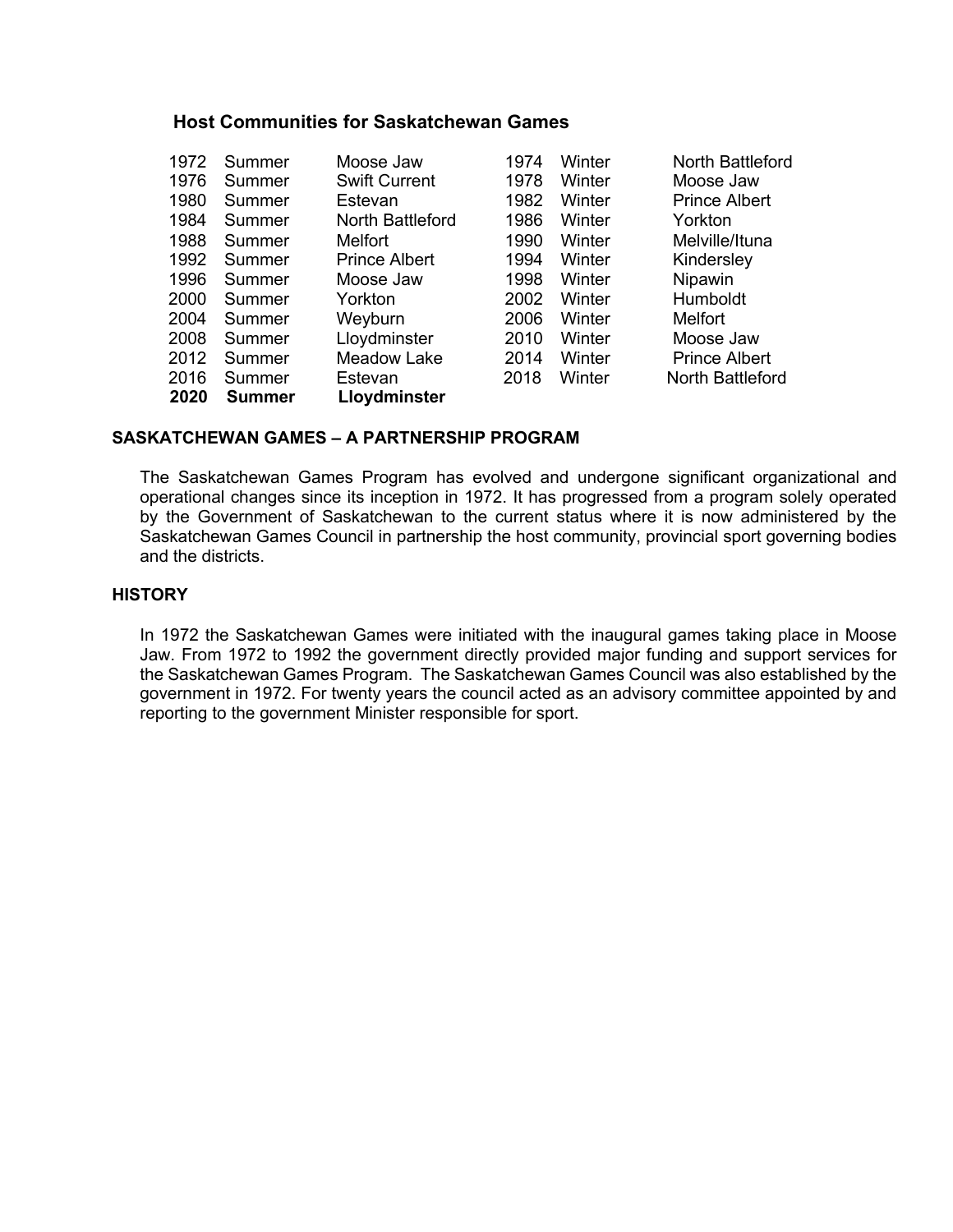#### **CURRENT STATUS**

The Saskatchewan Games Council became an independent non-for-profit organization and is the permanent regulatory body for the Saskatchewan Games. Membership in the Council is comprised of delegates acting on behalf of parties who have agreed to accept the responsibilities of Council and include:

- $\triangleright$  The Ministry of Parks, Culture and Sport
- $\triangleright$  Sask Sport Inc.
- $\triangleright$  Members at Large
- $\triangleright$  Saskatchewan High School Athletic Association

Since 1992 the Saskatchewan Games Program continued to be a partnership between the Saskatchewan Games Council and the Government of Saskatchewan, and funded by Saskatchewan Lotteries. The host community plays a major role in planning, organizing and conducting the games. The partner agencies provide considerable professional support and services and a significant financial contribution to assist the host corporation in the planning and operation of the Games. In 2005, the Government of Saskatchewan requested that the Saskatchewan Games Council assume the entire management and operation of the Saskatchewan Games program.

The Saskatchewan Games Council provides a non-conditional grant of up to \$420,000 (funded through the Saskatchewan Lotteries Trust) to the host corporation for operational expenditures in conducting the games The Council also provides up to \$250,000 in a matching Games Legacy Grant for capital improvements or major equipment purchases. The Saskatchewan Games Council also provides consultative support services to the host corporation and its volunteer committees, prior to and during the actual games.

In addition to conducting of the Saskatchewan Games Program, the Saskatchewan Games Council provides administrative support in preparing Team Saskatchewan for national and inter-provincial multi-sport games. Financial and consultative services are also available to the Saskatchewan Senior's Games and the First Nations Winter and Winter Game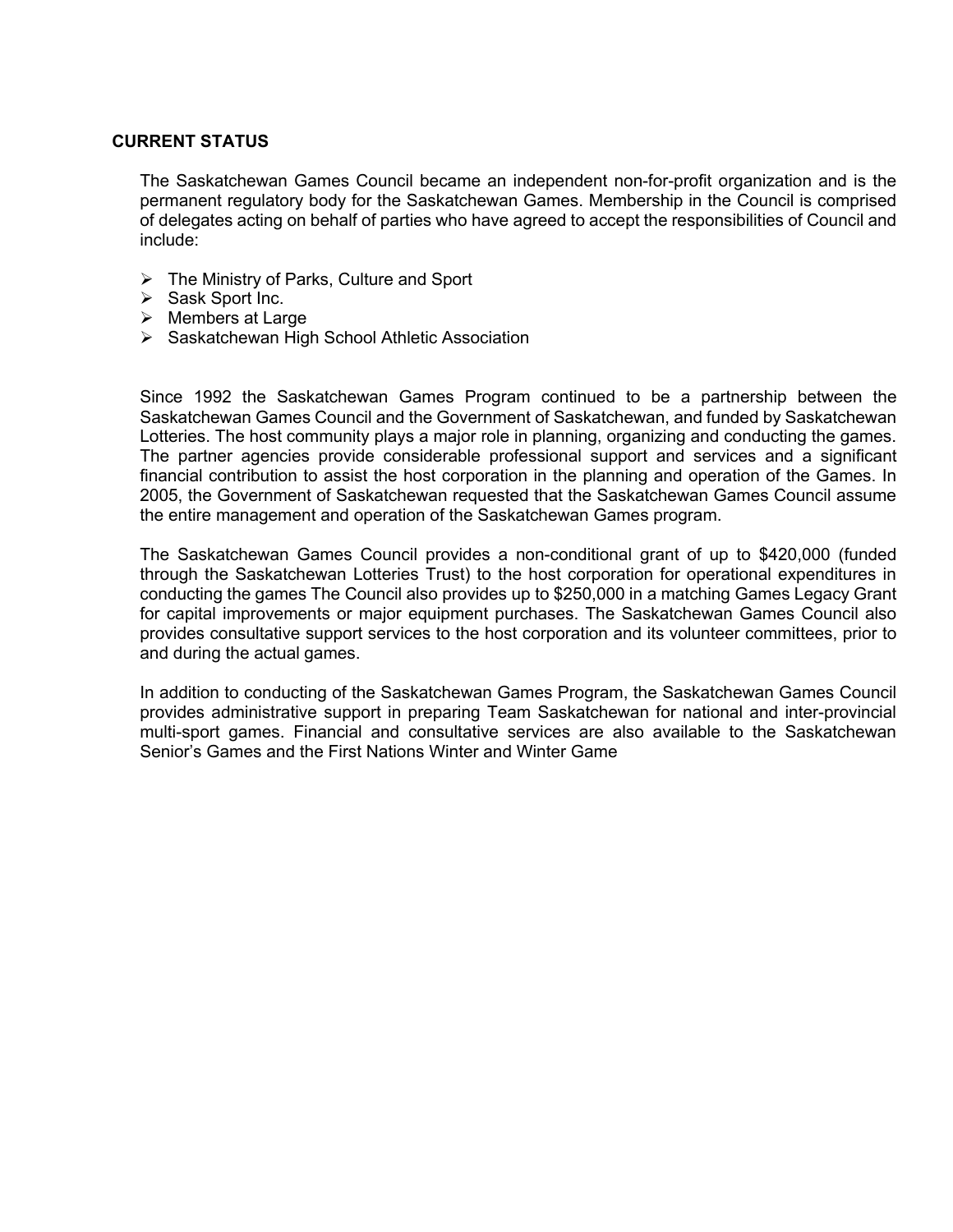# **Saskatchewan Games District Boundary Map**

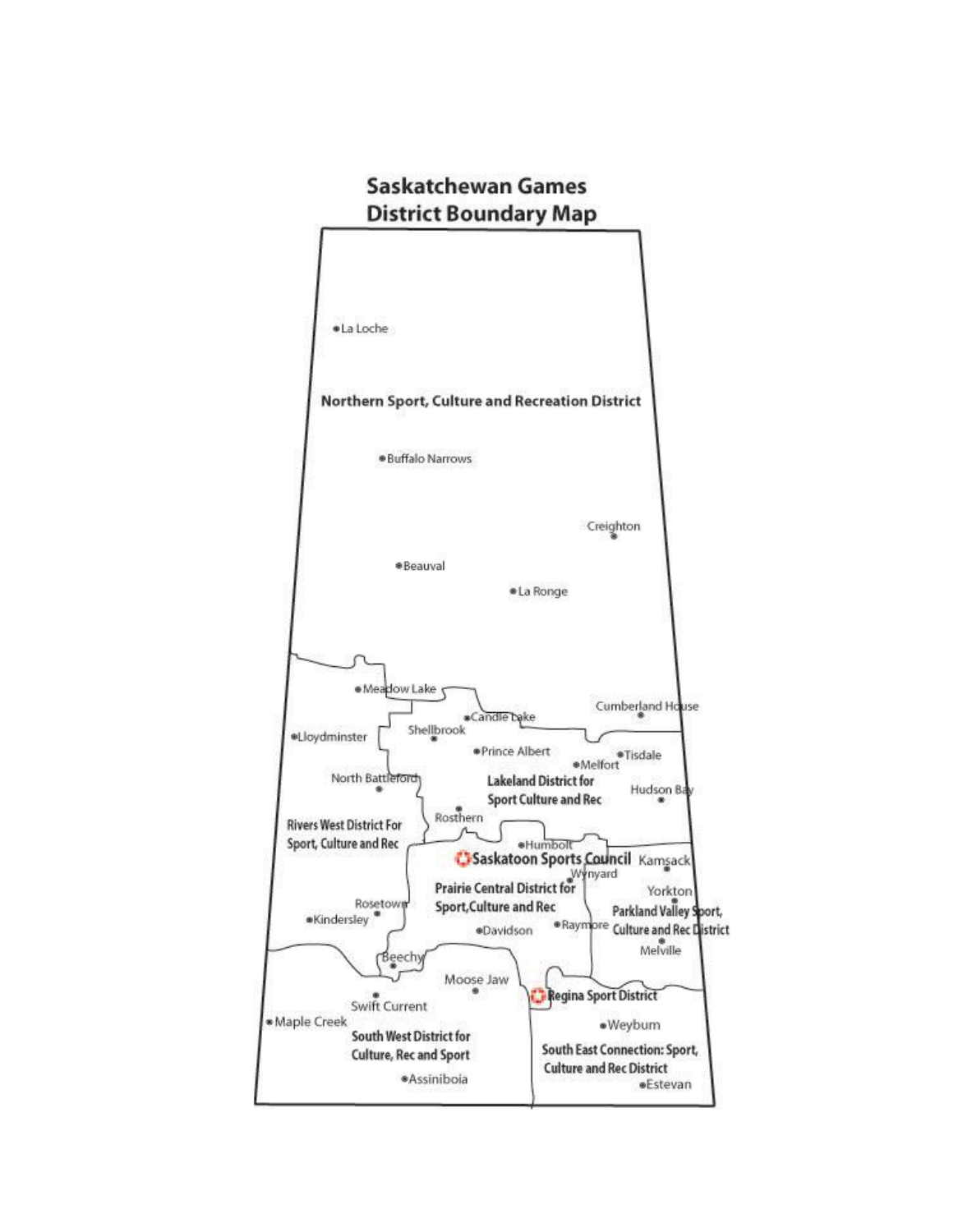### **ROLES AND RESPONSIBILITIES OF THE PARTICIPATING PARTNERS**

#### **THE SASKATCHEWAN GAMES COUNCIL**

The Saskatchewan Games Council is the permanent regulatory body of the Saskatchewan Games program. Membership in the Council is comprised of representatives acting on behalf of the organizations who have agreed to accept the responsibilities of the council and include:

- Council Chairperson
- Ministry of Parks, Culture & Sport
- Sask Sport Inc.
- Saskatchewan High Schools Athletic Association
- Seven (7) Members at Large

#### **The Saskatchewan Games Council shall have the following roles and responsibilities in the organization of the Saskatchewan Games:**

- a. The Council shall establish the Winter and Winter Games sport calendar.
	- $\triangleright$  The Council shall invite applications from all eligible Provincial Sport Governing Bodies (PSGBs) to request inclusion and participation in each games program calendar. The application shall outline their sports long term athlete development plans and how the Saskatchewan Games play a role in those plans. Other information required includes meeting the minimum requirements for a sport to be eligible, age classification, events and the number of athletes, coaches and managers for competition in each sport.
	- $\triangleright$  The Council will ensure that the sports selected to the sport calendar have appropriate age divisions/classifications for competition in each district.
- b. The Council will prepare the Invitation to Bid and invite communities to bid for the Saskatchewan Games.
	- $\triangleright$  The Council will review, evaluate and select an appropriate site for the Saskatchewan Games. Three communities will be selected for a site evaluation from the bids received for each games.
- c. The Council will develop the Multi Party Agreement and work with the contributing partners in finalizing the agreement for signing.
- d. The Council shall provide a hosting grant to the Host Community.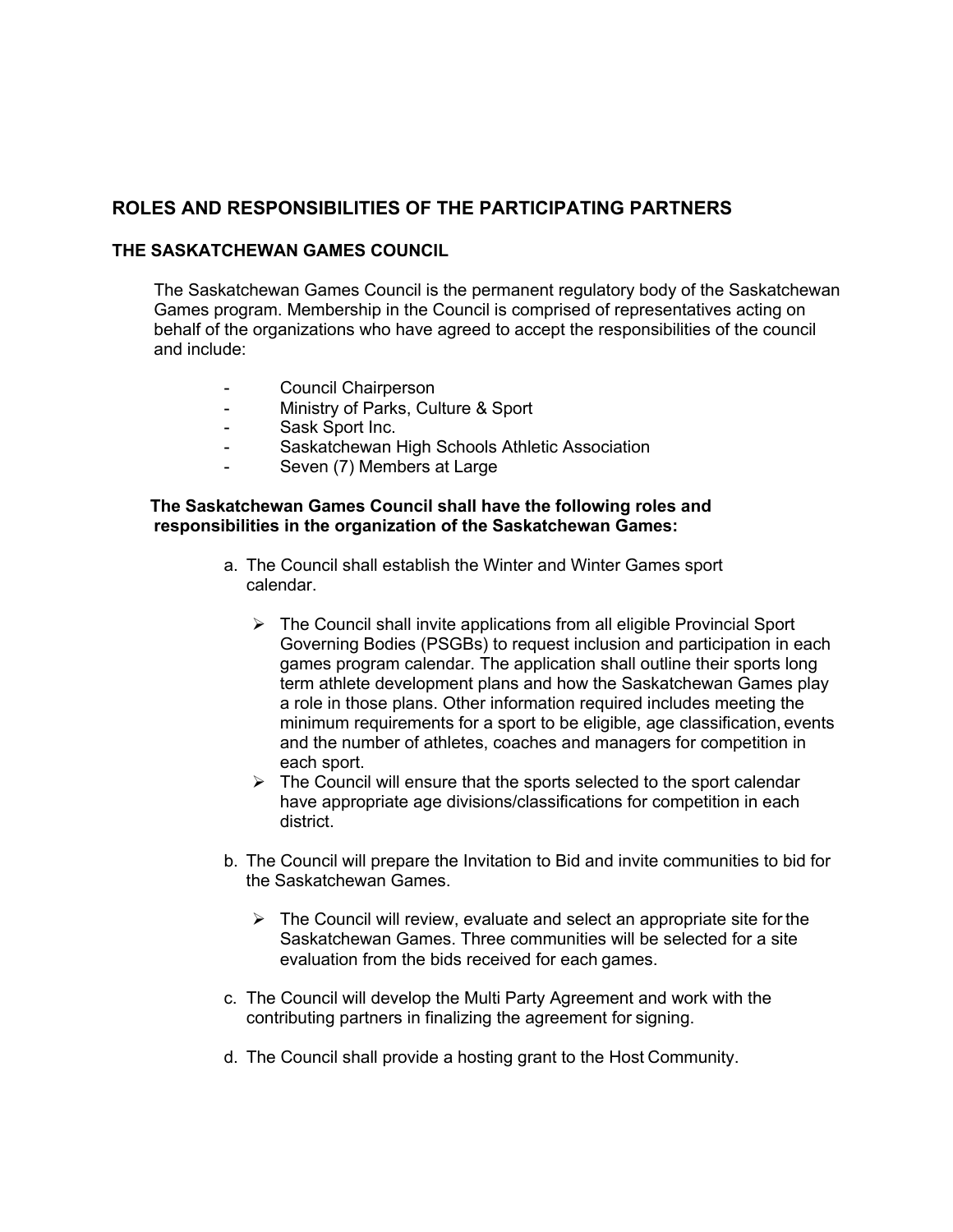e. The Council will assign staff to provide specific consulting services to the parties involved in the Saskatchewan Games Program. (ie. Host Host Community, Districts and PSGB's)

f. The Council shall provide guidance to the Host Community to ensure that the proper protocol is utilized in the conduct of the games.

- g. The Council shall develop the general rules of the Games and shall act as the guardian and interpreter of those rules.
- h. The Council shall monitor all games-related functions to be performed by the partners represented on the Council.
- i. The Council shall ensure a continuous appraisal and evaluation of the Saskatchewan Games program. To ensure inclusion in future games the Council will closely monitor and evaluate the performance of the PSGBs prior to and during the games.
- j. The Council shall require the host community to provide a comprehensive report following each set of games and shall distribute this report to the appropriate parties and individuals.
- k. The Council shall appoint a Sport Technical Ad Hoc Committee, and a Games Jury for each games.
- l. The Council requests each PSGB to appoint a Provincial Technical Liaison (PTL) and a sport contact for each of the nine Districts.
- m. Sport Technical Information
	- $\triangleright$  The Council shall ensure that each sports technical package is complete, has been approved by each participating PSGB, and is ratified by the Games Council at least 15 months prior to the start of the games.
	- $\triangleright$  Changes to the technical packages must be approved by the Saskatchewan Games Council. All revisions will be administered by the Saskatchewan Games Council and distributed through the Saskatchewan Games Council.
	- $\triangleright$  The Council shall require each PSGB to provide the host community with the number of major and minor officials required for the games.
	- $\triangleright$  Major officials shall meet the certification requirements for each sport competition.
	- $\triangleright$  Training of officials shall be coordinated by the PSGB in conjunction with the host committee.
	- $\triangleright$  The Council shall require each participating sport to provide the appropriate sanctions from the PSGB.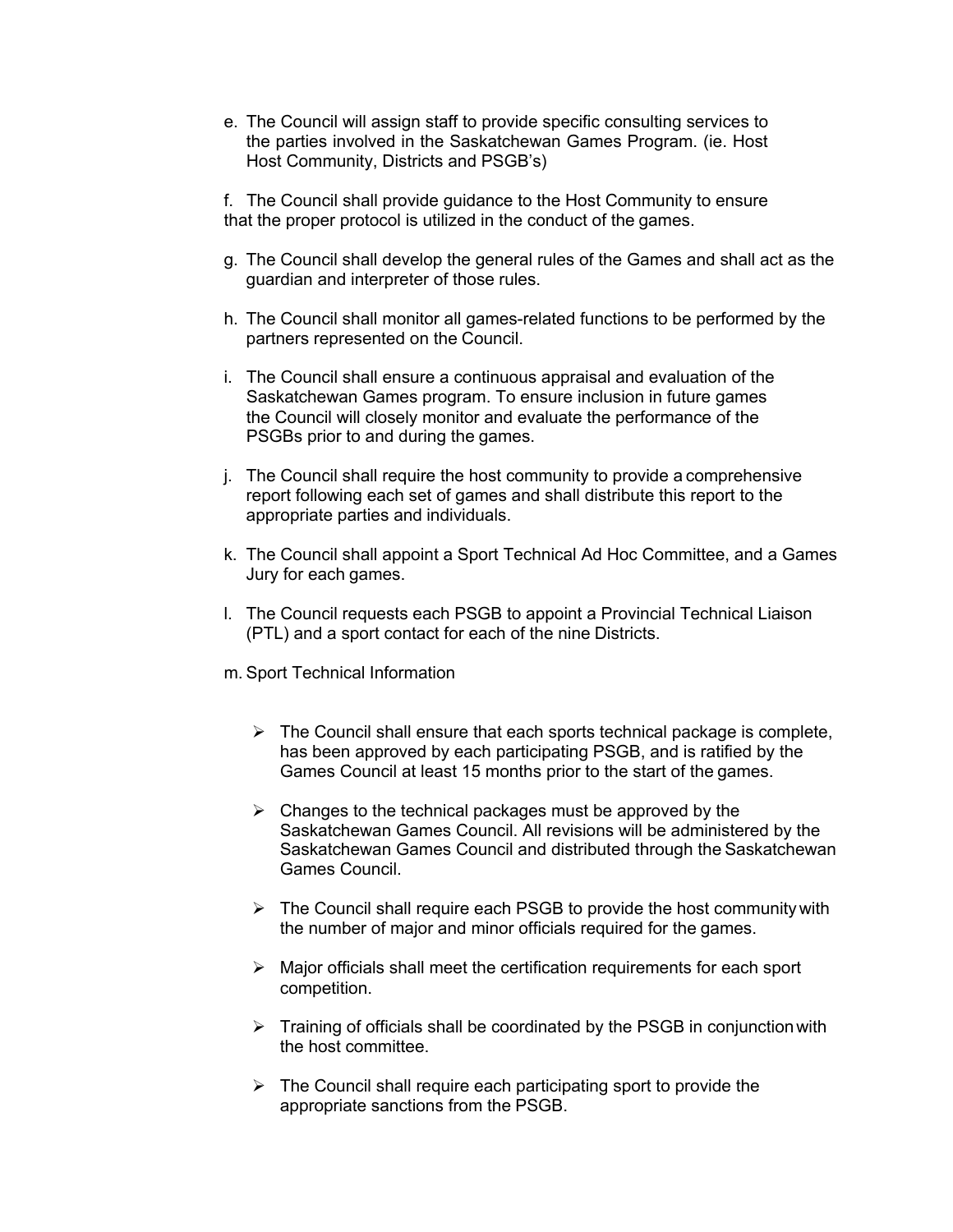- $\triangleright$  The Council shall require a commitment from the PSGBs that they will not sanction another provincial championship or other major event in the same classification as the Saskatchewan Games for five (5) days preceding, during, or five (5) days following the Saskatchewan Games. Changes to this policy must receive approval from the Saskatchewan Games Council.
- $\triangleright$  The Council shall approve the daily sport and competition schedule to be used for each Games.
- o. The Council shall coordinate and approve development of the rules governing eligibility of competitors, number of athletes and officials per sport, and facility standards for the Games.
- p. The Council shall approve and regulate the use of all official symbols, flags, medals, uniform logos / advertising, insignia and other symbols of the Games.
- q. The Council shall provide the flag, trophies, and banners in respect to the Games Flag and Joe Griffiths awards.
- r. The Council shall provide the host community with a detailed Saskatchewan Games Checklist.
- s. The Council shall endeavour to secure Corporate and Funding Partners. This will facilitate a centralized and coordinated approach to servicing the needs of the corporate and funding partners as well as supporting the financial needs of the Host Community.
- t. The Council is responsible for establishing the athlete participation fee.
- u. The Council receives funding to off-set the cost of team uniforms and transportation.
- v. The Council, in coordination with the Districts will establish the uniform pieces for each Saskatchewan Games.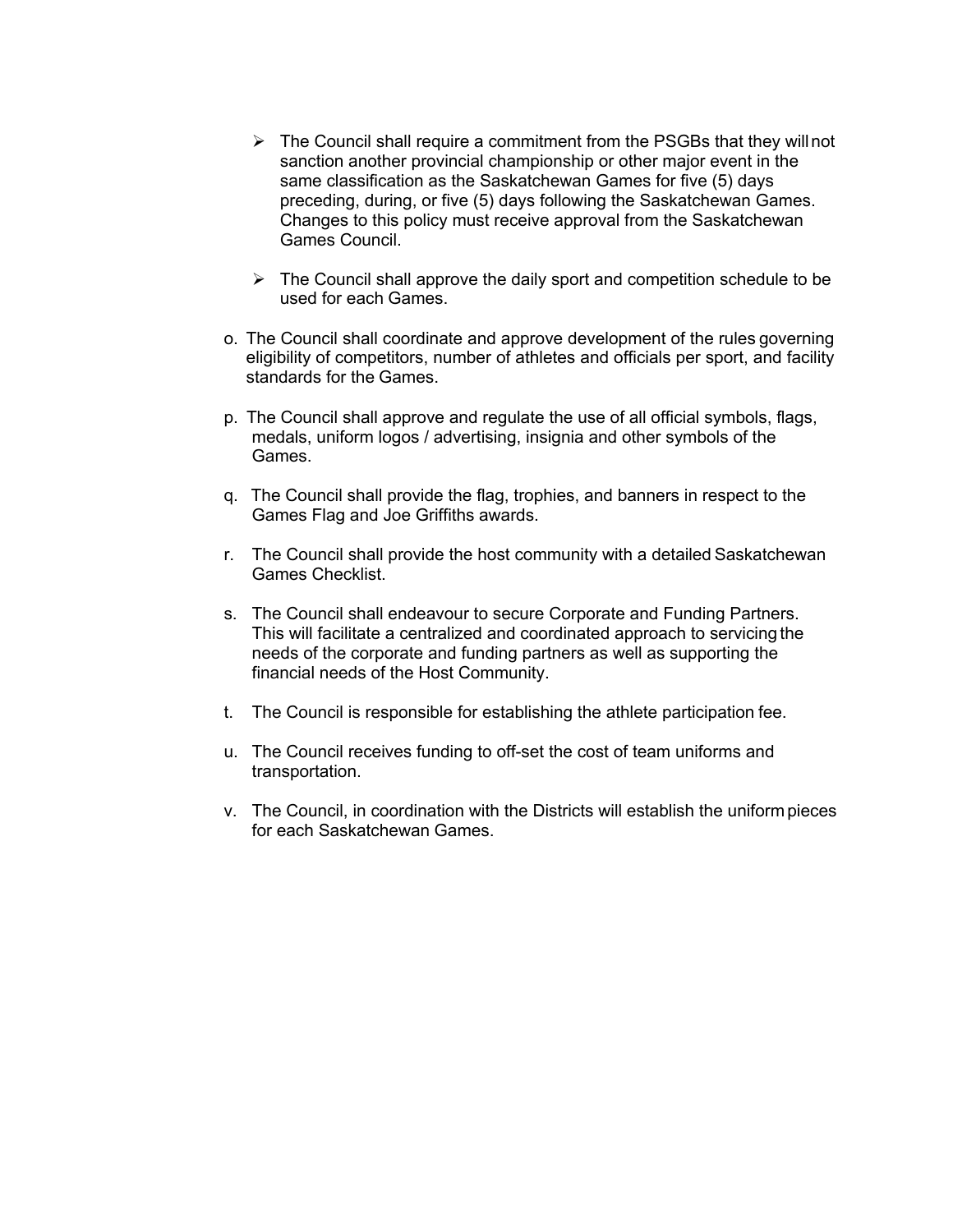#### **THE PROVINCIAL SPORT GOVERNING BODIES (PSGBs)**

The Saskatchewan Games program is an integral part of the PSGB's, long term athlete and coach developmental plans, generally in the LTAD 'Train to Train' stage of development for athletes.

#### **Sport Development and Promotion**

- 1) Position and promote the Saskatchewan Games as an integral component within the sport's overall long-term athlete and coach development plans by providing a key opportunity for enhancing sport development, training, coach certification and official's development.
- 2) The PSGB is responsible for the sport development initiatives leading up to the games which will ensure maximum District representation at the Saskatchewan Games.
- 3) Apply for inclusion and participation in the Saskatchewan Games sport calendar.

#### **Sport Technical**

- 1) Provide appropriate sanctions for the District team selection (play downs) and the competitions at the Host Community.
- 2) Develop the Sport Technical Package. When athletes with a disability (ie. Special Olympics) are involved, the PSGB will consult with the appropriate organization to develop that portion of the technical package.
- 3) Provide the commitment that the PSGB will not sanction another provincial championship or other major event of the same classification as the Saskatchewan Games for five (5) days proceeding, during, or five (5) days the Saskatchewan Games. Changes to this policy MUST receive approval from the Saskatchewan Games Council.
- 4) The PSGB will identify the number of major and minor officials required to conduct the competition. The designated head official will work with the Host for daily schedule assignments. The PSGB is responsible for all costs incurred for the training and development of officials. In conjunction with the PSGB, the Host will train the number of required minor officials. The Host Community is responsible for the costs of the major officials including mileage, meals and accommodation.
- 5) Ensure the appropriate individuals and processes are in place for dealing with disputes, protests or issues which may arise on the field of play. This process should follow the rules and regulations as defined in the NSO/PSO rules of play. If a process is not in place the Saskatchewan Games Council suggests that a three-person Sport Jury be identified, consisting of the PTL, Host Sport Chairperson and the Head Official.
- 6) Appoint a Provincial Technical Liaison (PTL).
	- a) The PTL is responsible to provide technical assistance and information regarding their sport to the host committee, to the Districts, and to the District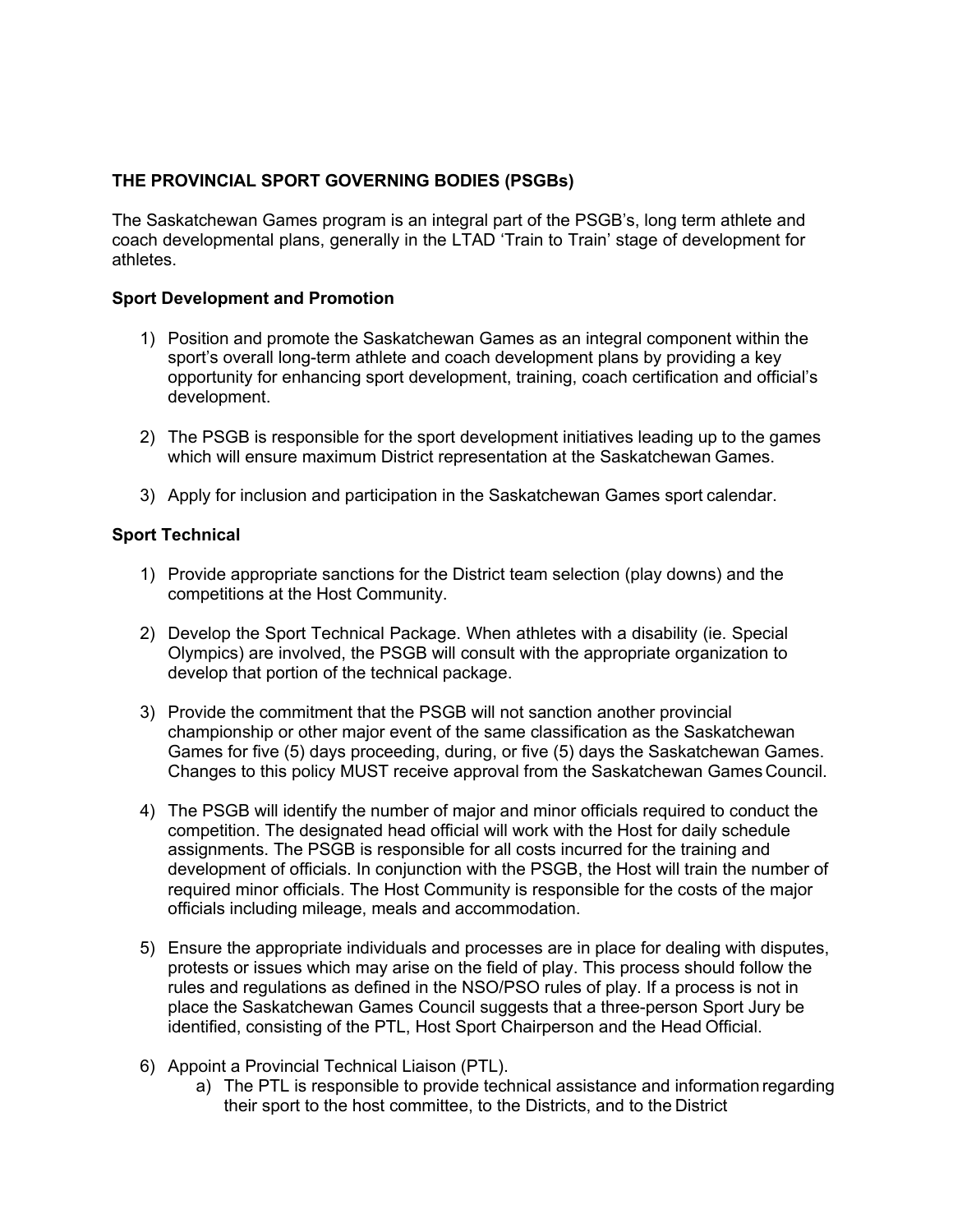Coaches/Managers. Duties of this person will include attending a minimum of 2 meetings with the Sport Chairperson of the Host Community and assisting in the development of the Technical Package.

- b) To ensure a consistent and efficient process is implemented in team development with all Districts. It is desirable to have the PTL designated from within the staffing component of the PSGB. (ie. Technical Director, etc)
- c) Attend the Saskatchewan Games as the PSGB designated Sport Technical Delegate. If the PTL chooses to be a major official the PSGB shall assume all expenses of the PTL.
- 7) Appoint a District Sport Coaches and Managers a minimum of 4 months prior to the Games.
	- a) The PSGB shall ensure that the District Coach/manager understand their roles and responsibilities.
	- b) The District Coaches/Managers are responsible to fully understand the technical package requirements; to assist in the development of the sport within the Districts; to oversee the staging of the team selection process and the selection of the District teams.
- 8) Work with the Sask. Games Council to establish the results process for the games.

#### **District Team Selection Process**

- 1) Determine the process for selecting the District athletes, coaches and managers that will advance to the Saskatchewan Games. The PSGB will be responsible for designating coaches/managers, determining district selection locations, times, dates, designating a playoff site, taking registrations, determining the draw, securing of field and financing the District selection processes.
- 2) Apply to the Sask. Games Council for any coaching exemptions or any other matters that pertain to the selection of the District team.
- 3) Develop a standardized process for conducting District play-downs/selections in each District.

#### **Eligibility**

- 1) Ensure athletes meet age and residency requirements.
- 2) Ensure coaches meet the certification requirements of the Sport Technical Package.

#### **Provincial Technical Liaison (PTL)**

The following are the roles and responsibilities of the Provincial Technical Liaison person as they relate to the Saskatchewan Games program. The PTL is selected by the PSGB.

1) Ensure that the technical regulations are clearly defined and meet the requirements for a successful competition (eg. field of play meets minimum requirements, competition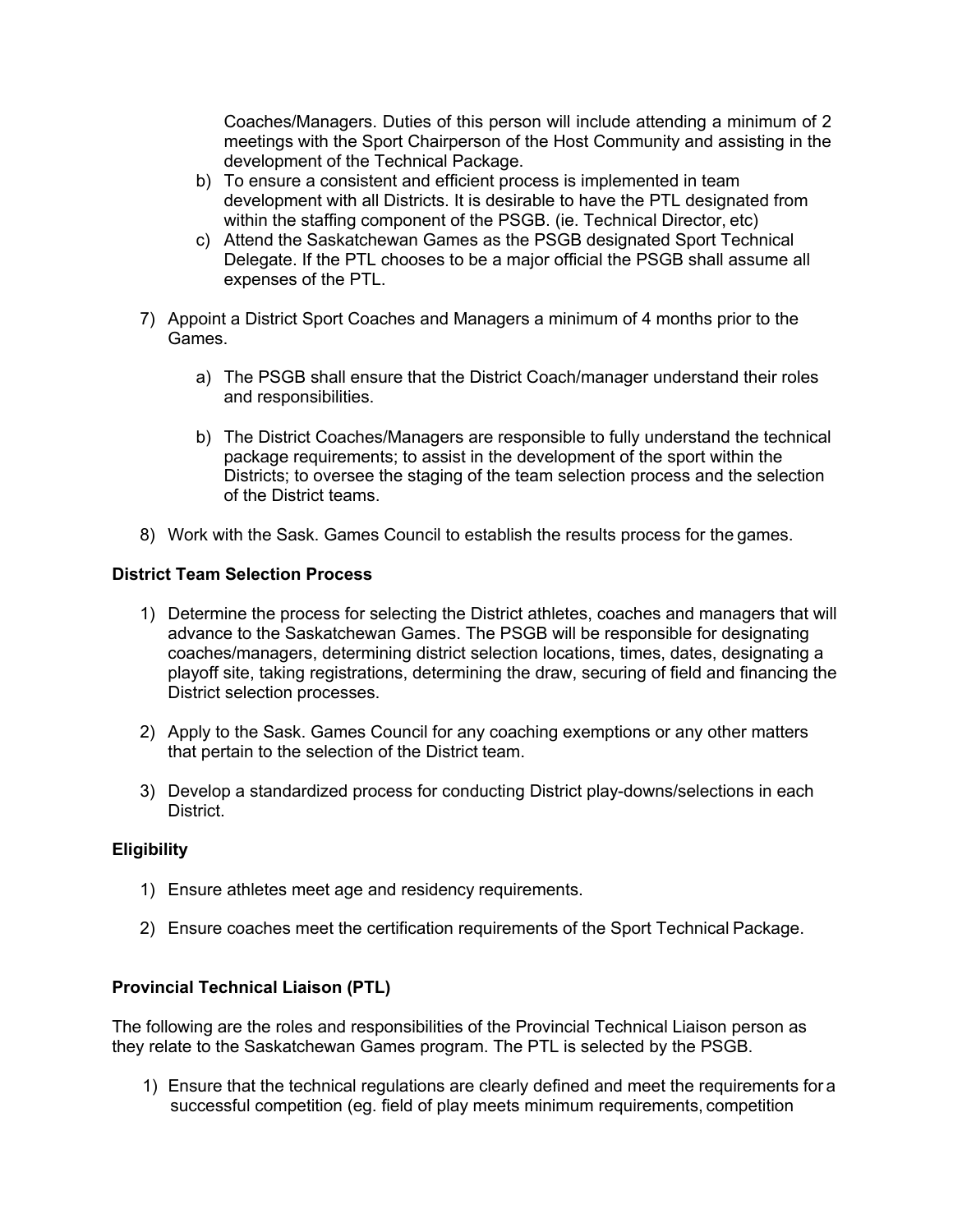schedule)

- 2) Ensure the technical regulations are followed at District and games competitions.
- 3) Be the liaison between the PSGB, the Districts and the host community.
- 4) Attend the Saskatchewan Games as the technical representative for your sport. The PSGB is responsible for all expenses incurred.
- 5) Prepare a final evaluation on the competition to be submitted within two weeks of the completion of the event.
- 6) Be available to attend a minimum of 2 meetings with the sport chairperson of the host community.
- 7) Be knowledgeable and experienced in all technical aspects of the sport and requirements for a successful competition.
- 8) Assist the District and PSGBs in identifying the need for clinics and/or workshops
- 9) Until such time the District Coach is appointed,the PTL shall be designated as the PSGB sport contact.

#### **District Coaches and Managers Roles and Responsibilities**

The PSGB must appoint a District Coach for their sport, a minimum of 4 months prior to the Games. In advance of the Games the PTL or designate shall be the contact. Upon appointment of the District Coach, this individual shall assume the role of the District contact. The following are the roles and responsibilities of the District Sport Contacts as they relate to the Saskatchewan Games program.

## **PRIOR TO THE GAMES**

Upon selection as the coach of the district team:

- Be familiar with the sport technical package, paying special attention to the district athlete eligibility requirements;
- Recruit a manager who will assist in team management and operation;
- Submit a Criminal and Vulnerable Sector Check to the PSGB;
- Completion of the Respect in Sport (RIS) online training program for coaches and manager;
- Contact the designated Sport, Recreation and Culture District office to introduce yourself, advise them of the district team selection (try-out) dates and locations, and to enlist their help in promoting these dates;
- In cooperation with the PSGB and District, promote the Saskatchewan Games and the district team selection (try-out) dates and locations to those involved in your sport within the district;
- Provide logistical support to the teams once chosen (could be shared with Team Manager) o Uniform sizing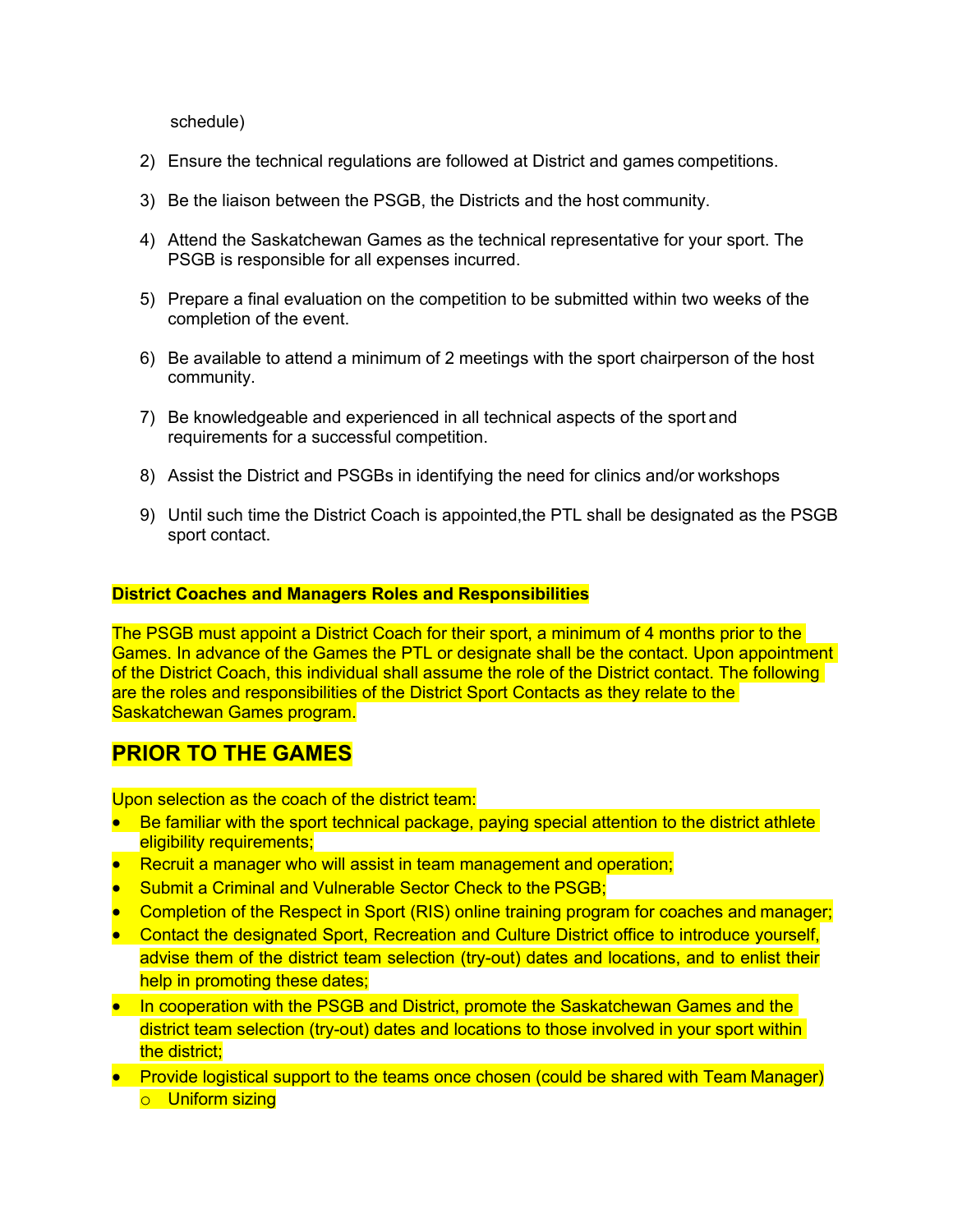- $\circ$  On-line registration (Deadline is July 4, 2016 for all athletes, coaches and managers)
- o Collection of participant fees (Saskatchewan Games Council fee is \$75.00 per athlete plus any additional fees charged by the PSGB. Coaches and managers do not pay the Saskatchewan Games Council fee.);
- $\circ$  Provide team members with information applicable to the team's participation in the Games, including transportation, pep rallies or staging events;
- $\circ$  Finalize District Team roster and submit to the District representative by July 4, 2016;
- $\circ$  Ensure last minute substitutions are submitted to the district sport coordinator on the appropriate substitution form;
- o Organize and implement the District team selection process including:
	- Athlete registration for the district selection
	- Selection dates
	- **E** Arrange for facility booking
	- Collect appropriate fees

Ensure ongoing communication with the Provincial Technical Liaison related to:

- $\circ$  Listing of clubs, members and /or schools within the district who may be eligible to participate in the district selection
- o Ensure minimum coaching certification is in place
- o Confirm what financial resources may be available for conducting the district selection.

# **DURING THE GAMES**

- Coach the district team at the Saskatchewan Games:
- Coaches and managers must travel with the team to and from the host community on the designated transportation provided by the Saskatchewan Games Council;
- All coaches and managers must stay in the athletes' village with their teams to ensure the safety and well-being of their teams;
- Coaches along with the support of the Team Manager will supervise their teams during their stay in the host community;
- Attend the scheduled coaches /managers meeting;
- Ensure the athletes' accommodations are kept neat and clean on a daily basis, and upon leaving ensure the designated room is clean and free from any willful damages;
- Be part of the district team participation in the Opening and Closing Ceremonies and ensure everyone is dressed in the designated walk out uniform.

*The coach-athlete relationship is a privileged one and plays a critical role in the personal, sport, and athletic development of the athlete. Coaches must understand and respect the inherent*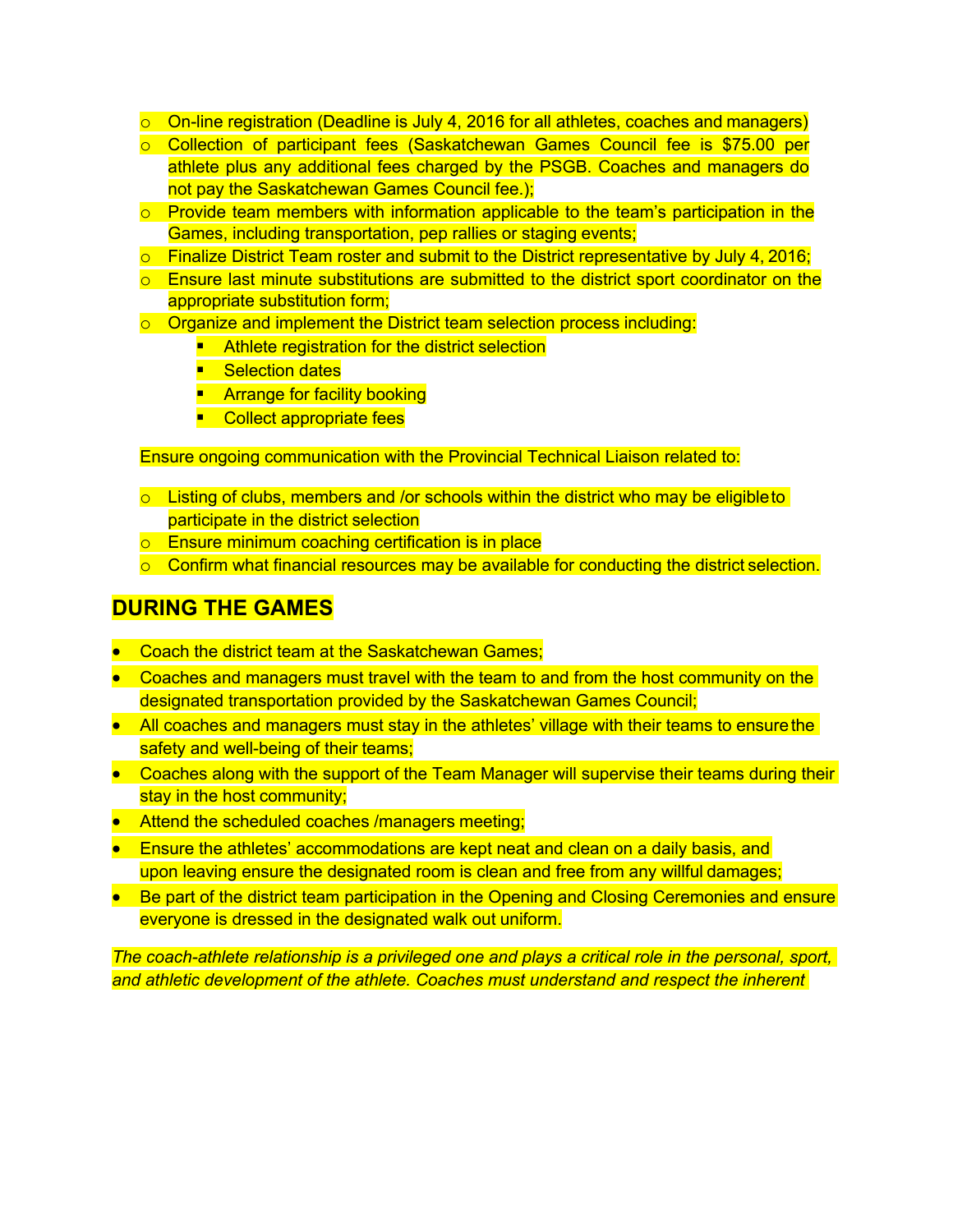*power imbalance that exists in this relationship and must be careful not to abuse it, consciously or unconsciously. Coaches will:*

- Set a positive example for their athletes by compliance with all policies, rules and standards of conduct;
- Act in the best interest of the athletes' development as a whole person, avoiding all unsafe and unacceptable circumstances, and seeking advice of appropriate medical personnel before deciding if an injured athlete is to resume competition;
- Supervise and be responsible for the conduct of their athletes at all times during the Saskatchewan Games including transportation to and from the Games;
- Responsible for implementing discipline for an athlete who violates the Code of Conduct. The District Chef de Mission should be contacted to discuss the details of the misconduct and the appropriate disciplinary sanctions that may apply;

## **POST GAMES**

Responsible for providing the Saskatchewan Games Council and /or the PSGB with feedback on the Games experience as a means of enhancing and improving the Games program.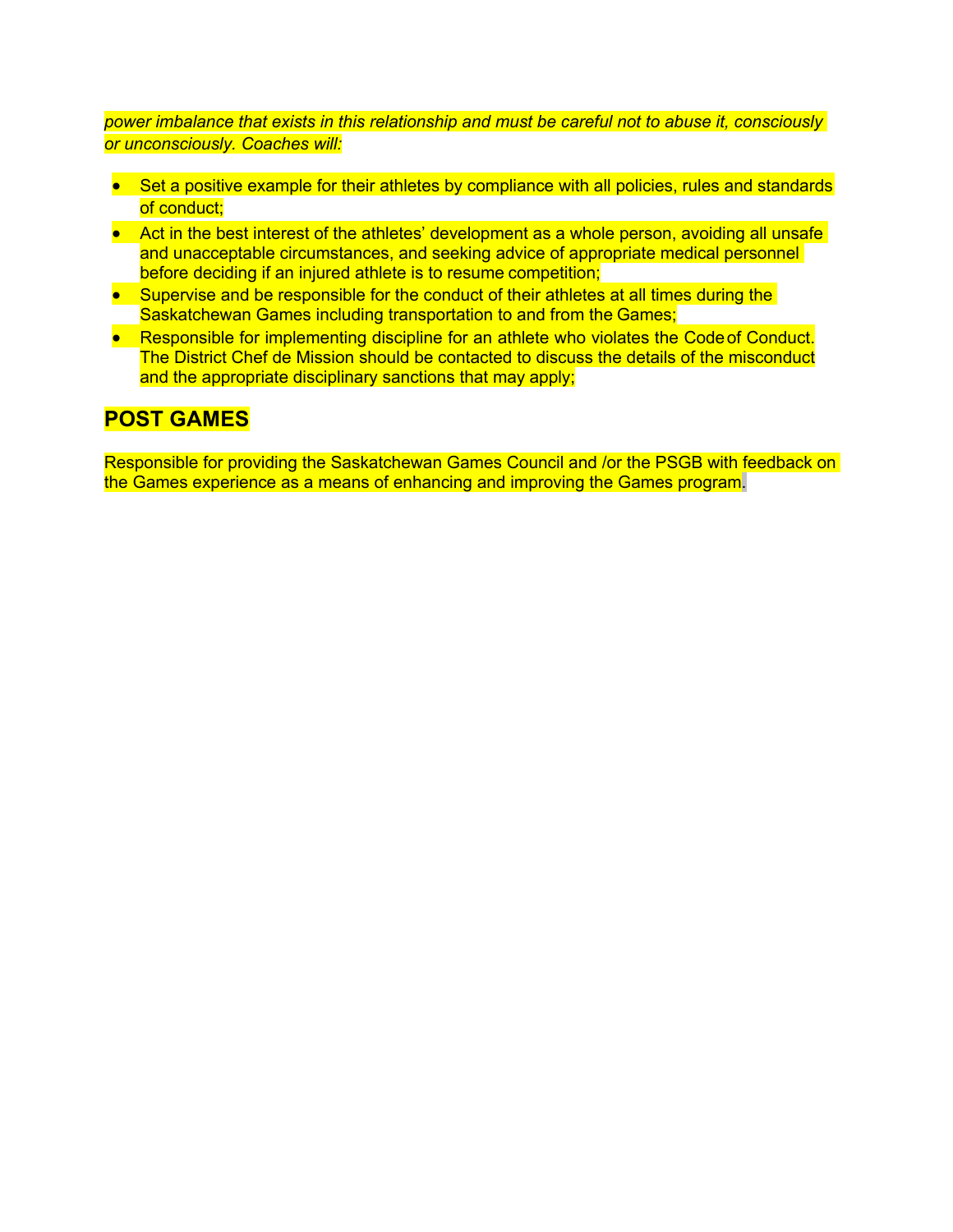#### **DISTRICTS**

#### **Promotion**

- 1) The Districts will promote the Saskatchewan Games program on an on-going basis through a variety of ways, including their websites, newsletters and through tools provided to them bythe Saskatchewan Games Council. The Districts will ensure the results of the District teams at the Games are publicized throughout their Districts.
- 2) Publicize the locations and dates of the District team selections (playdowns). This information will be provided to the Districts from the PSGB and or the designated District Coach.
- 3) With support from the Host Community and the Saskatchewan Games Council distributethe results of the District teams to the appropriate media within the Districts.

#### **Mission Staff**

1) Establish a mission staff to manage the district team and assume responsibility for team conduct. The Districts will approve the number of male and female mission staff according to team size, numbers of male/female competitors, venue locations and available funds.

#### **Team Preparation**

- 1) The Districts will support the PSGBs/District Sport Contacts in determining the long-termathlete and coach development needs for the sports within the District.
- 2) Upon appointment of the District Team Coach the District will establish communication with the Coach and maintain dialogue up until the commencement of the games.
- 3) In conjunction with the PSGB, ensure that all athletes entering the District Team selection process (playdowns) meet the Saskatchewan Games residency requirements.
- 4) In partnership with the Saskatchewan Games Council coordinate the walkout uniforms forthe District team.
- 5) In partnership with the Saskatchewan Games Council arrange for the transportation of the District team to and from the games.
- 6) Plan and organize a District pre-games staging event.
- 7) The District must ensure that each team is provided with detailed travel arrangements, walkout uniforms, the requirements for competitive uniforms, registration procedures, pre-games staging event dates, competitive schedules, the participant code of conduct and host handbooks as well as any other information as it pertains to their involvement in the Saskatchewan Games program.
- 8) Compile and complete all required forms relative to the participation of the District teamand forward them to the appropriate organization.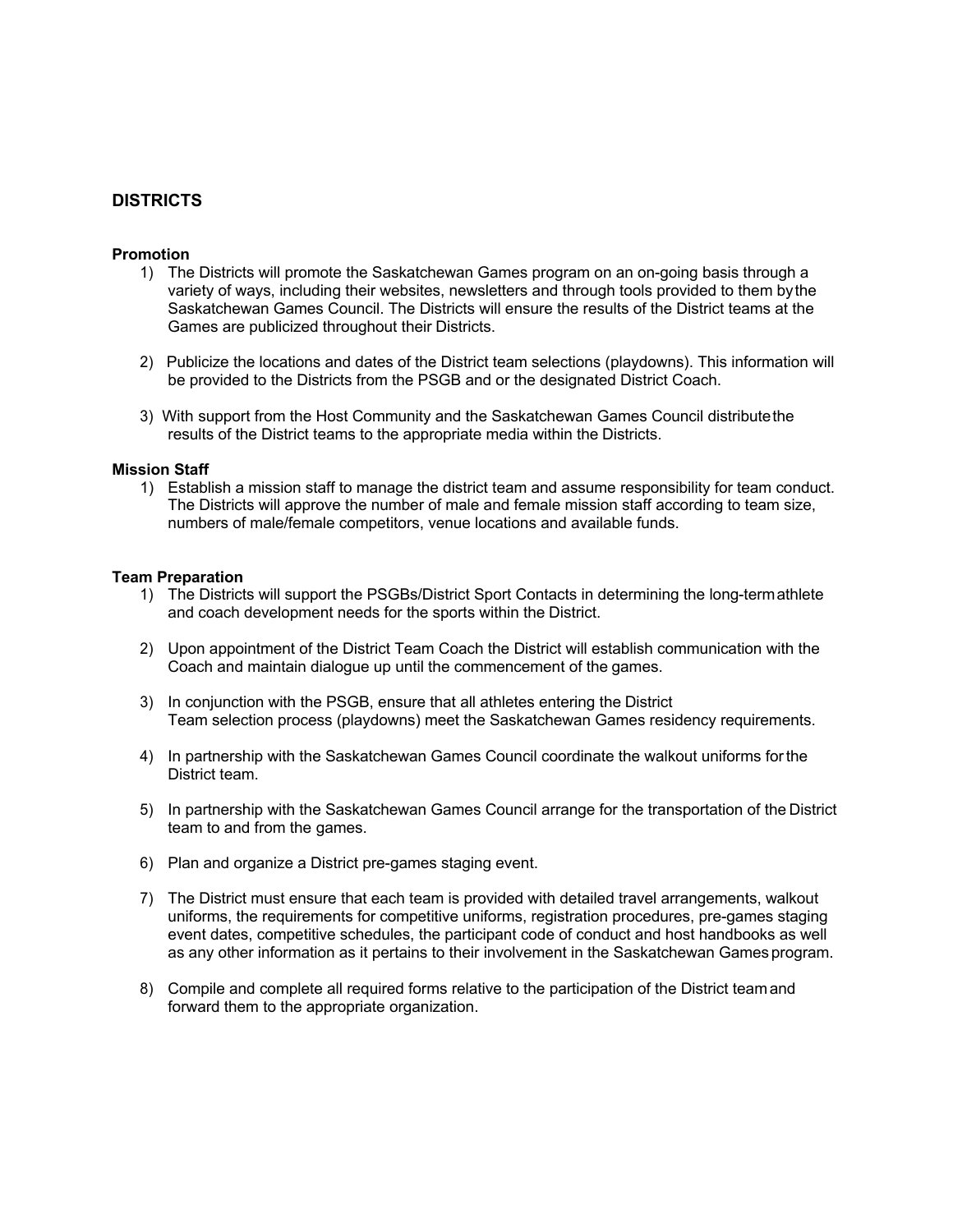| Sport, Recreation & Culture Districts – Contact List                      |                                                         |  |  |  |  |
|---------------------------------------------------------------------------|---------------------------------------------------------|--|--|--|--|
| <b>Southeast Connection Sport Culture and Recreation District</b>         |                                                         |  |  |  |  |
| <b>Box 1182</b>                                                           | Phone: (306) 695-2006 (O)                               |  |  |  |  |
| Indian Head, SK SOG 2KO                                                   | $(306) 660 - 7217$ (C)                                  |  |  |  |  |
| E-mail: theslip@southeastconnection.ca                                    |                                                         |  |  |  |  |
| Coordinator: Tara-Leigh Heslip                                            |                                                         |  |  |  |  |
|                                                                           | <b>Major Communities Within</b>                         |  |  |  |  |
|                                                                           | Weyburn, Estevan                                        |  |  |  |  |
| <b>Regina Sports District</b>                                             |                                                         |  |  |  |  |
| <b>TBA</b>                                                                |                                                         |  |  |  |  |
| South West District for Sport, Culture and Recreation                     |                                                         |  |  |  |  |
| Box 683                                                                   | Phone: (306) 662-3242                                   |  |  |  |  |
| Maple Creek, SK SON 1NO                                                   | Fax: (306) 662-2131                                     |  |  |  |  |
| E-mail: anne@gosouthwest.ca                                               | <b>Major Communities Within</b>                         |  |  |  |  |
| Coordinator: Anne Weisgerber                                              | Moose Jaw, Swift Current, Maple Creek                   |  |  |  |  |
| Parkland Valley Sport, Culture and Recreation District                    |                                                         |  |  |  |  |
| <b>Box 263</b>                                                            | Phone: (306) 786-6585                                   |  |  |  |  |
| Yorkton, SK S3N 2V7                                                       | Fax: (306) 782-0474                                     |  |  |  |  |
| E-mail: esobkow@parklandvalley.ca                                         | <b>Major Communities Within</b>                         |  |  |  |  |
| Coordinator: Erin Sobko                                                   | Yorkton, Melville                                       |  |  |  |  |
| <b>Prairie Central District for Sport, Culture and Recreation</b>         |                                                         |  |  |  |  |
|                                                                           |                                                         |  |  |  |  |
| <b>Box 818</b>                                                            | Phone: (306) 554-2414                                   |  |  |  |  |
| Wynyard, SK S0A 4T0<br>E-mail: stephanie.pcdscr@sasktel.net               | <b>Major Communities Within</b>                         |  |  |  |  |
| Coordinator: Stephanie Cuddington                                         | Humboldt, Raymore, Davidson                             |  |  |  |  |
|                                                                           |                                                         |  |  |  |  |
| <b>Saskatoon Sports District</b><br><b>TBA</b>                            |                                                         |  |  |  |  |
|                                                                           |                                                         |  |  |  |  |
| <b>Rivers West District for Sport, Culture and Recreation</b><br>Box 1480 | Phone: (306) 882-3030                                   |  |  |  |  |
| Rosetown, SK SOL 2V0                                                      | Fax: (306) 882-2744                                     |  |  |  |  |
| E-mail: rwdscr.donna@sasktel.net                                          | <b>Major Communities Within</b>                         |  |  |  |  |
| Coordinator: Donna Johnston-Genest                                        | North Battleford, Lloydminster, Kindersley, Meadow Lake |  |  |  |  |
| Lakeland District for Sport, Recreation and Culture                       |                                                         |  |  |  |  |
| <b>Box 280</b>                                                            | Phone: (306) 953-1623                                   |  |  |  |  |
| Prince Albert, SKS6V 5R5                                                  | Fax: (306) 953-1624                                     |  |  |  |  |
| E-mail: lyle.ldscr@sasktel.net                                            | <b>Major Communities Within</b>                         |  |  |  |  |
| Coordinator: Lyle Campbell                                                | Tisdale, Shellbrook, Prince Albert, Melfort             |  |  |  |  |
| Northern Sport, Culture and Recreation District                           |                                                         |  |  |  |  |
| <b>Box 580</b>                                                            | Phone: (306) 688-2122                                   |  |  |  |  |
| Creighton, SK SOP 0A0                                                     | Fax: (306) 688-2123                                     |  |  |  |  |
| E-mail: rkarakochuk@nscrd.com                                             | <b>Major Communities Within</b>                         |  |  |  |  |
| Coordinator: Ryan Karakochuk                                              | LaRonge, Creighton, Buffalo Narrows                     |  |  |  |  |